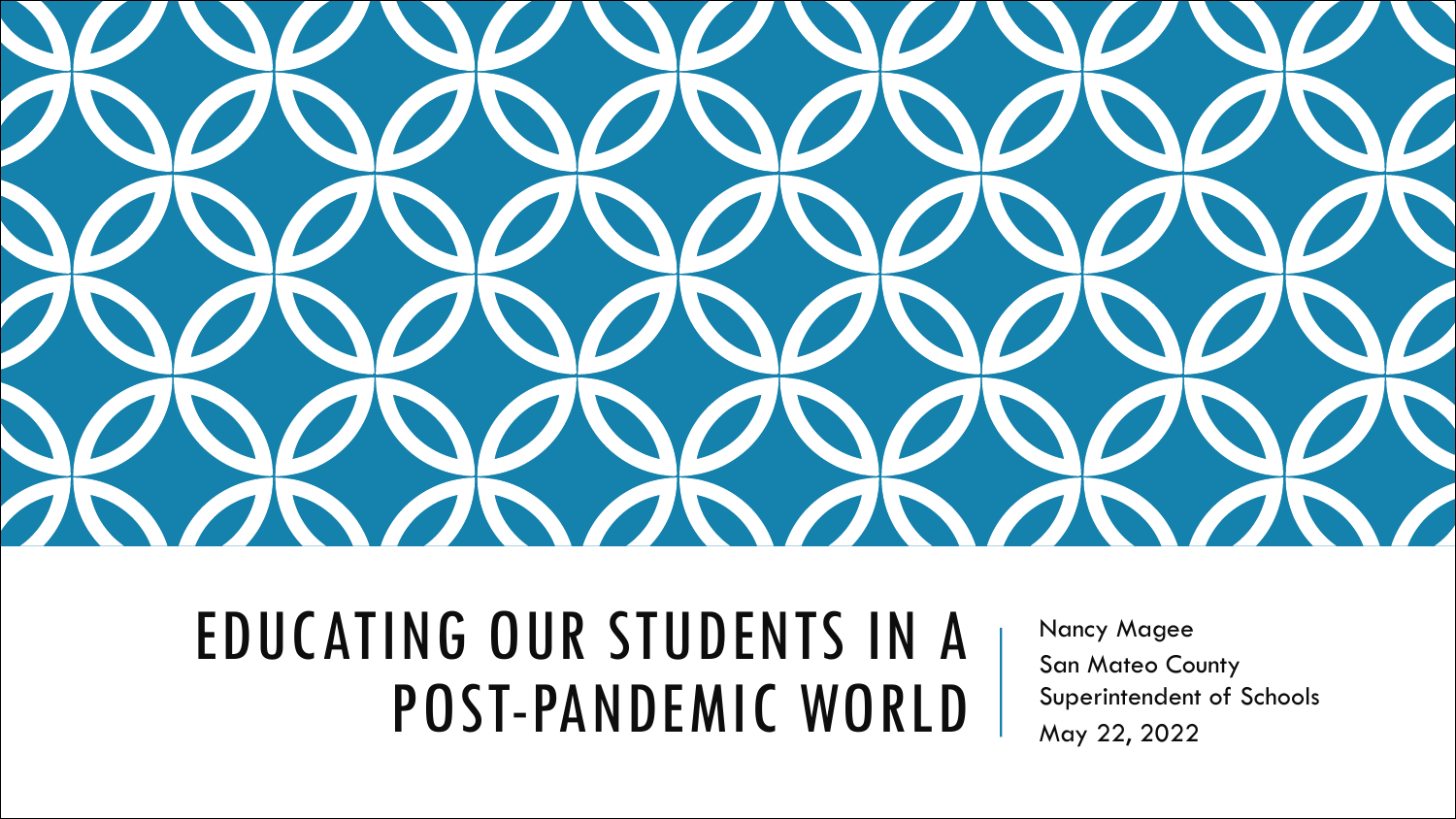### CALIFORNIA GOVERNANCE FOR SCHOOLS

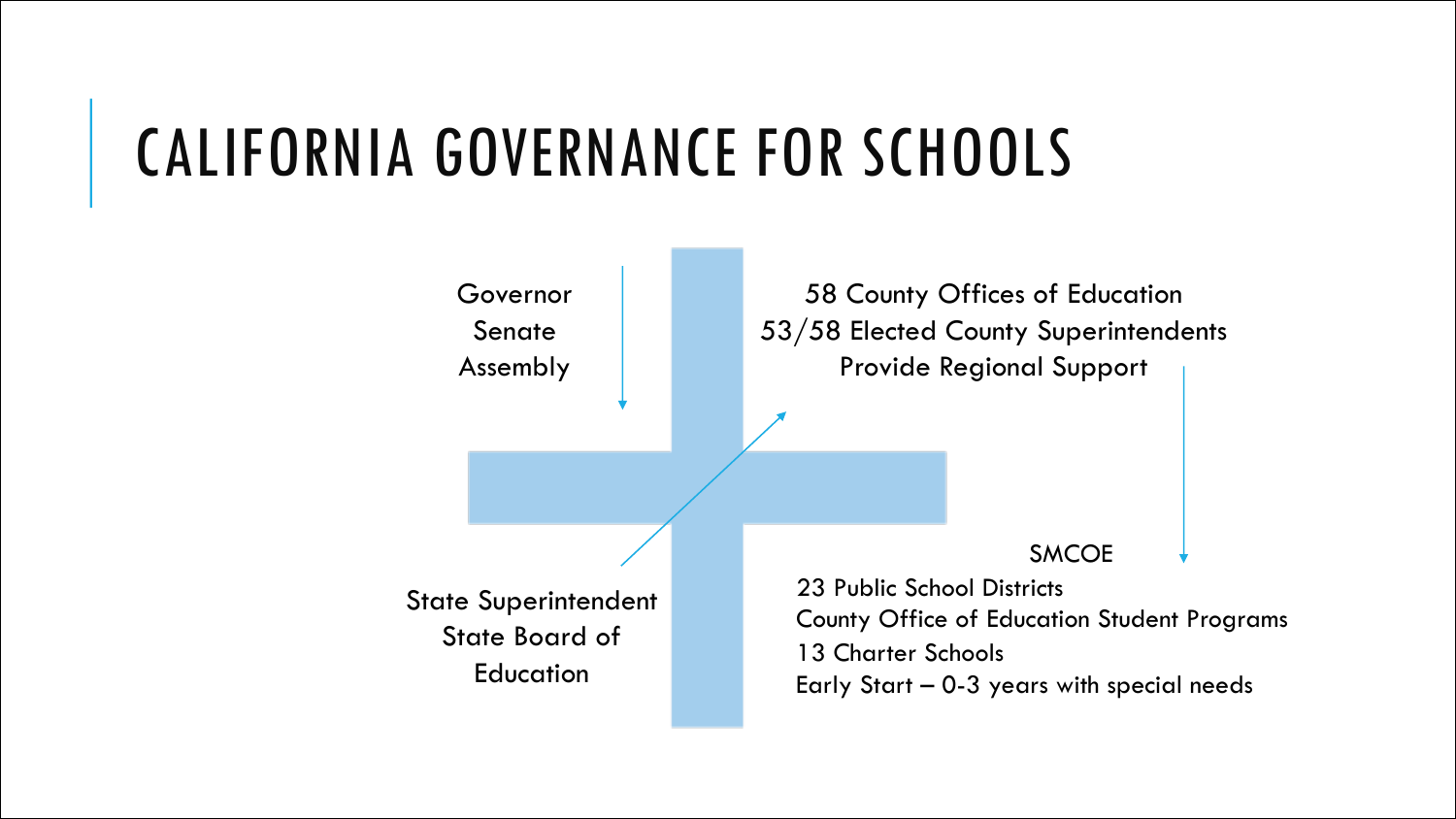# SAN MATEO COUNTY OFFICE OF EDUCATION

Elected County Superintendent

Fiscal oversight for local districts

Superintendent schools

Monitors/supports policy implementation and accountability

Provides support and guidance for local districts

Operates specialized student programs

- Court and Community Schools
- **Special Education**
- **Early Learning Services**
- Related Services for Special Education

Elected County Board of Education

7 members – now elected by trustee area

Approve annual SMCOE budget

Serve as Board for SMCOE-run schools

Advocate for public education

Hear appeals

- **Inter-District Transfers**
- **Expulsion**
- Charter School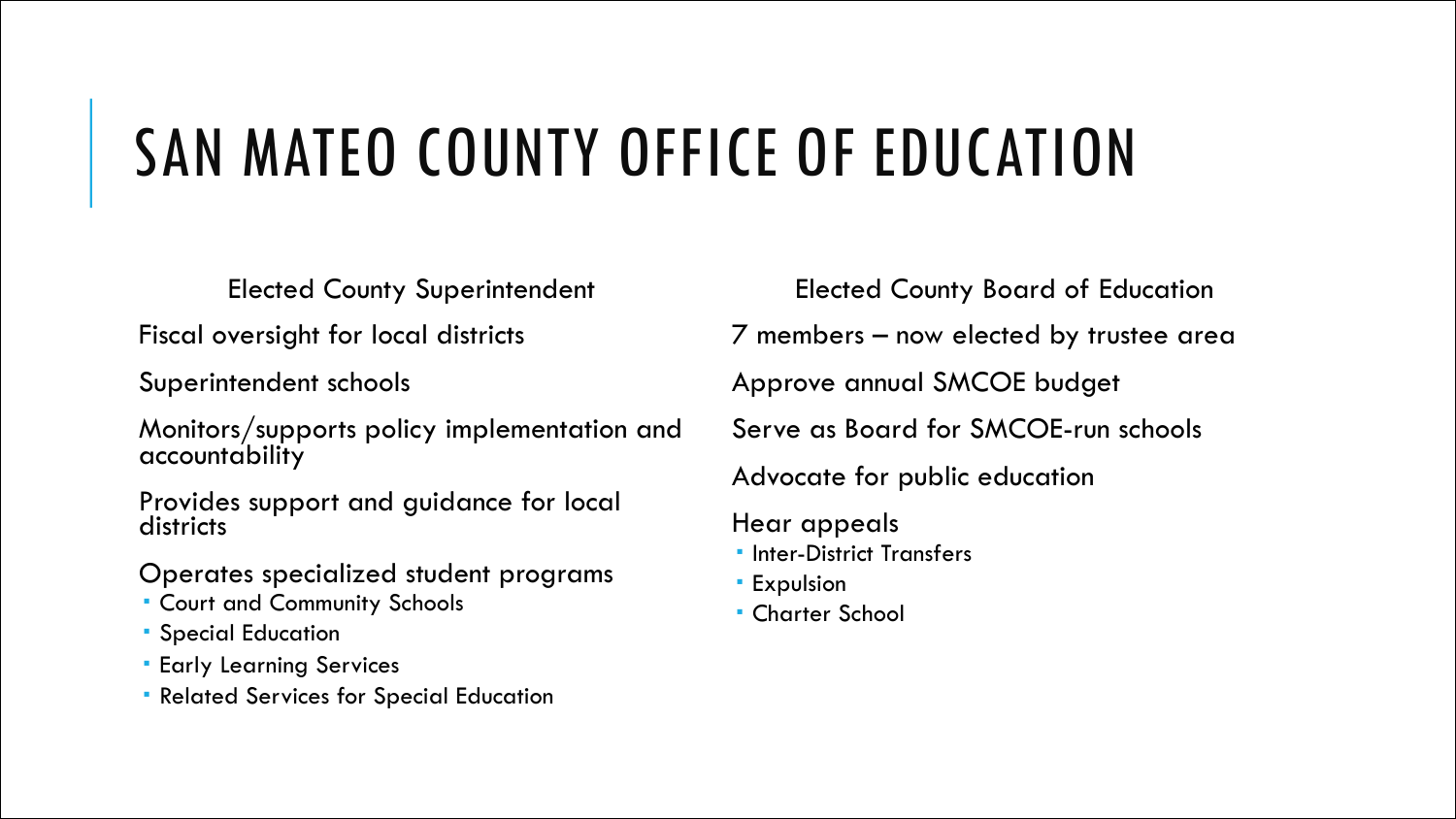## COVID-19 LEADERSHIP

Created and Updated Pandemic Recovery Framework Provided Countywide Guidance and Communication Helped Facilitate Staff Vaccinations – 13,000+ /three weeks Helped Facilitate Student Vaccinations Supported Digital Connectivity Efforts Supported Student and Staff Mental Health Supported Workforce Challenges Connected High Need Communities with Philanthropic Support Acted as Liaison with CDPH, Bay Area Health Officers, and SMC Public Health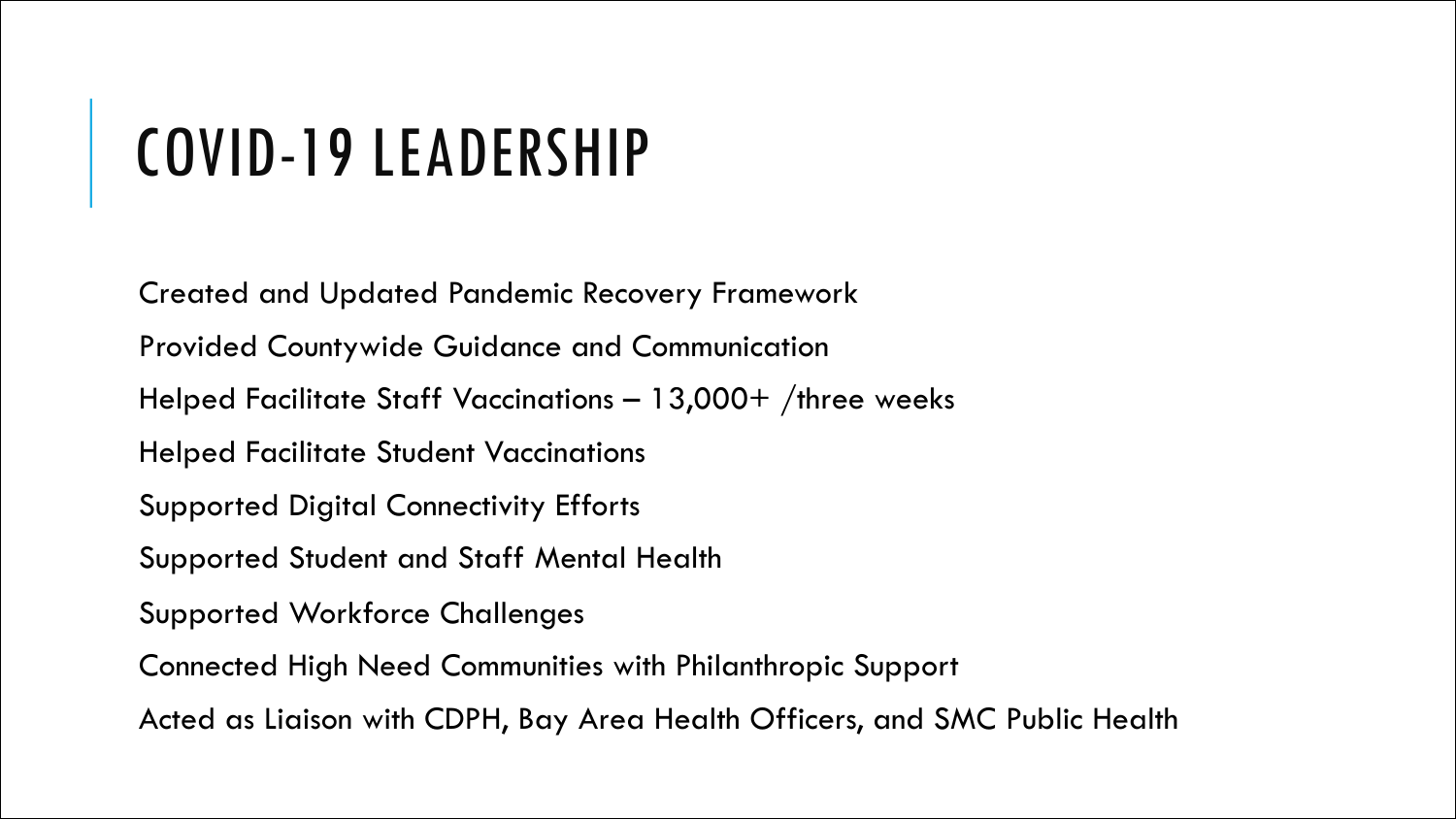# CALIFORNIA'S POST PANDEMIC PRIORITIES

#### Community Schools

 Expanding funding support for community school models that provide wrap-around supports, social services, restorative and racially just practices – Originally \$3B with \$1.5B add-on in 2022

### Educator Workforce

Expansion of Teacher Residencies

#### Expanded Learning Opportunities Program

\$4.8 B with \$1B to music and arts infrastructure

#### Student Mental Health

SSPI sponsored SB 1229 – recruit 10,000 mental health clinicians for CA schools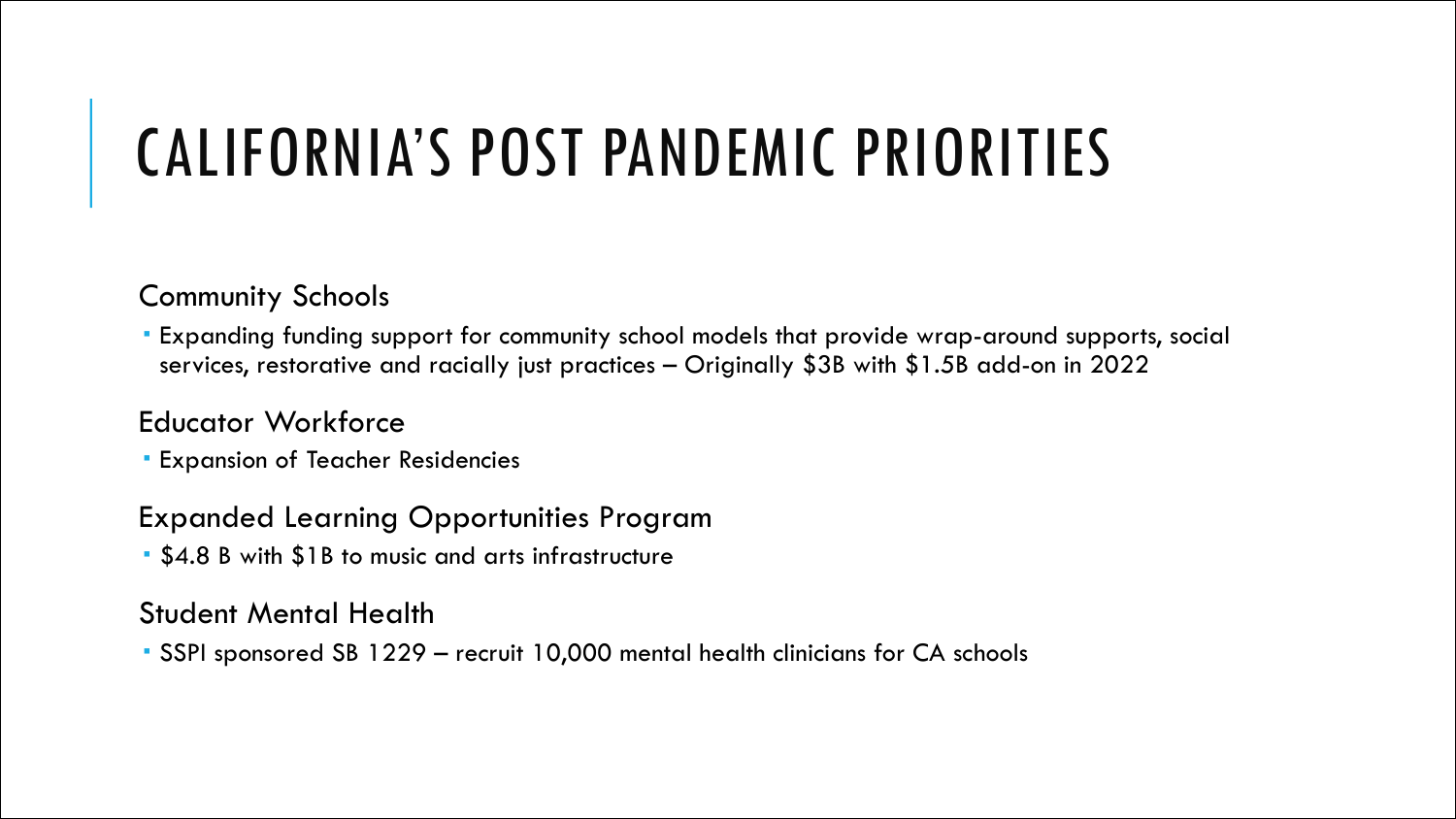# SMCOE'S POST-PANDEMIC PRIORITIES

#### Educator Workforce

Teacher Residencies

#### Environmental Literacy and Climate Justice

\$6M curriculum project with partner Ten Strands for CA

#### Universal PreKindergarten

Expansion of Transitional Kindergarten and UPK Workforce

### Student Social-Emotional Learning and Engagement

- Unity Days
- Camp LEAD
- SEL Resources and Guidance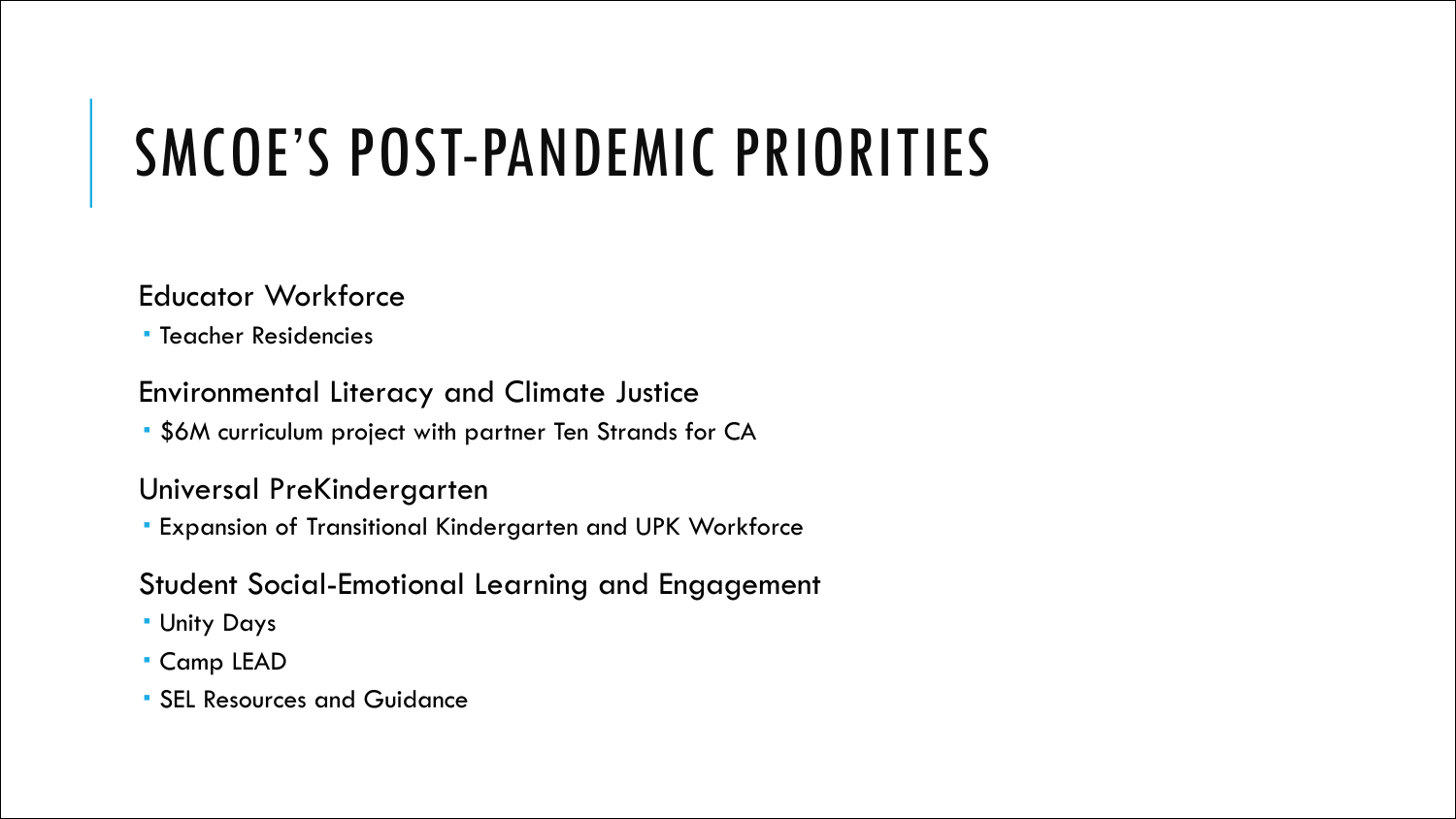### EXCITED ABOUT

Expanded Learning Partnerships

San Mateo County Promise – Cradle to Career Initiative (Coming Soon!)

- Big Lift 2.0/Early Learning
- Promise Scholars/San Mateo County Community College District
- Pathway to Post Secondary Success / K-12 Projects

Shining Light on Successes in our Public Schools